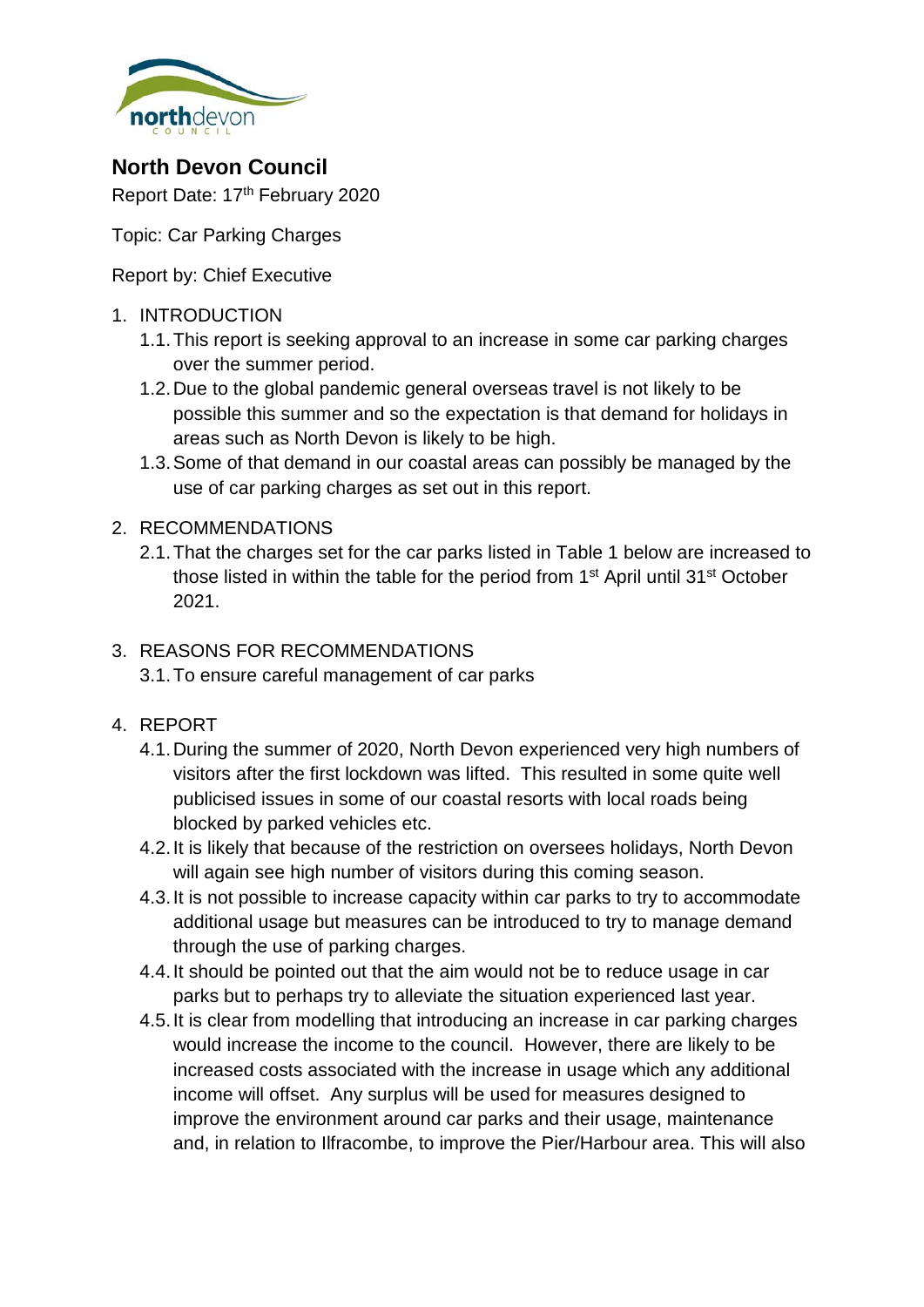

help to counteract any concerns around impact on the environment as a result of the additional traffic.

4.6.The table shows that a 40p per hour increase in charges would result in additional income of £118,833.72 based on the same ticket sales from 2019/20

| Table 1           |                    |                     |               |
|-------------------|--------------------|---------------------|---------------|
| <b>Car Park</b>   | <b>Current fee</b> | <b>Proposed fee</b> | Increase in   |
|                   |                    |                     | <b>Income</b> |
| Pier              | 1 hour 1.10        | 1 hour 1.50         | £52,120.62    |
|                   | 2 hour 2.20        | 2 hour 3.00         |               |
|                   | 3 hour 3.30        | 3 hour 4.50         |               |
|                   | 4 hour 4.40        | 4 hour 6.00         |               |
|                   | 5 hour 5.60        | 5 hour 7.50         |               |
|                   | 6 hour 6.80        | 6 hour 9.00         |               |
|                   | 7 hour 8.00        | 7 hour 10.50        |               |
|                   | 8 hour 9.20        | 8 hour 12.00        |               |
|                   | 9 hour 10.40       | 9 hour 13.50        |               |
|                   | All day 11.60      | All day 15.00       |               |
| Cove              | 1 hour 1.10        | 1 hour 1.50         | £7,467.31     |
|                   | 2 hour 2.20        | 2 hour 3.00         |               |
|                   | 3 hour 3.30        | 3 hour 4.50         |               |
|                   | 4 hour 4.40        | 4 hour 6.00         |               |
|                   | 5 hour 5.60        | 5 hour 7.50         |               |
|                   | 6 hour 6.80        | 6 hour 9.00         |               |
|                   | 7 hour 8.00        | 7 hour 10.50        |               |
|                   | 8 hour 9.20        | 8 hour 12.00        |               |
|                   | 9 hour 10.40       | 9 hour 13.50        |               |
|                   | All day 11.60      | All day 15.00       |               |
| Marine Drive,     | 1 hour 1.10        | 1 hour 1.50         | £16,049.62    |
| <b>Ilfracombe</b> | 2 hour 2.20        | 2 hour 3.00         |               |
|                   | 3 hour 3.30        | 3 hour 4.50         |               |
|                   | All day 4.40       | All day 6.00        |               |
| Croyde            | 1 hour 1.10        | 1 hour 1.50         | £20,906.69    |
|                   | 2 hour 2.20        | 2 hour 3.00         |               |
|                   | 3 hour 3.30        | 3 hour 4.50         |               |
|                   | All day 4.40       | All day 6.00        |               |
| Mortehoe          | 1 hour 1.10        | 1 hour 1.50         | £19,327.51    |
|                   | 2 hour 2.20        | 2 hour 3.00         |               |
|                   | 3 hour 3.30        | 3 hour 4.50         |               |
|                   | All day 4.40       | All day 6.00        |               |
| Hele              | 1 hour 40p         | 1 hour 80p          | £2,961.97     |
|                   | 2 hour 80p         | 2 hour 1.60         |               |
|                   | 3 hour 1.20        | 3 hour 2.40         |               |
|                   | All day 1.70       | All day 3.30        |               |